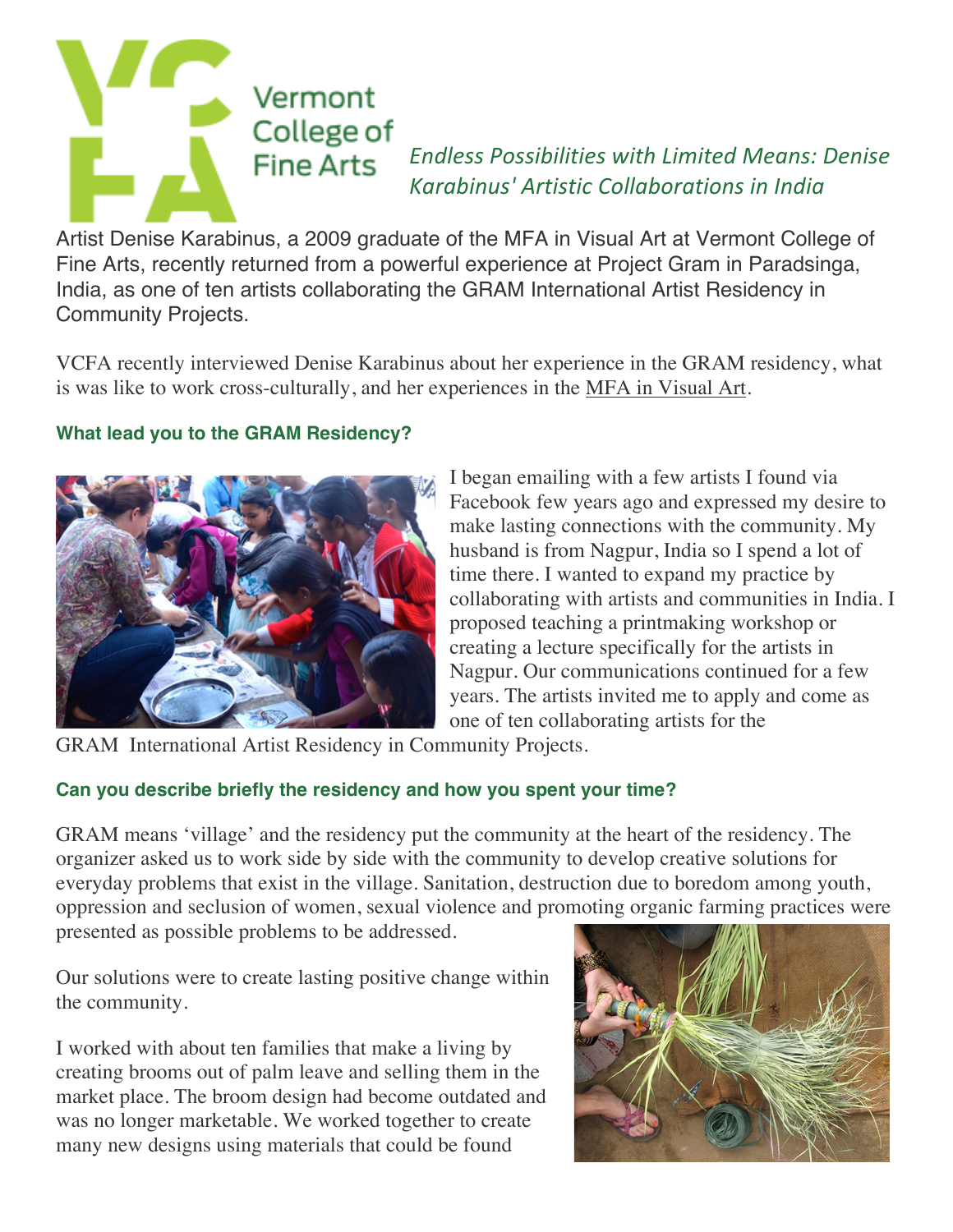among discarded materials in the village. The families sold the brooms for more money and began opening up new streams of revenue to improve the lives of their families.



I also taught many woodblock printing workshops to the young people in the village. The prints they created were, in many cases, the first pieces of art they ever displayed in their home.

#### **How has this experience influenced the way you approach your own work?**

The artists had to work only with materials we could find in the village. My printmaking workshops were taught

using recycled newsprint paper; I began coloring the paper with turmeric and other natural dyes. I find that within limited means, I can create endless possibilities. In my own practice, I will be less apt to go out and buy new material, but will first look around and see what is already available, free, and connects meaningfully to the work.



## **Are there any corollaries between your experience in the MFA in Visual Art and the GRAM Residency experience?**



The faculty at VCFA awakened my interest in using art as a form of social activism. I have continued to follow that thread. I find deeper meaning and possibilities through my collaborative work within communities. Currently, I am collaborating with other artists who share my interest in promoting organic farming practices and encouraging reformers within oppressed communities. Our work with be on display as part of the Vancover Biennale Project 2014-15 as part of the 'I Have a Dream' project lead by artist Shweta Bhattad (organizer of the GRAM residency).

### **Do you have any recommendations or thoughts for those artists seeking to do cross-cultural work?**

Reach out to the communities and artists you are interested in working in/with. Let them know what your skill set is, and what you have to offer. Aim to form a lasting connection.